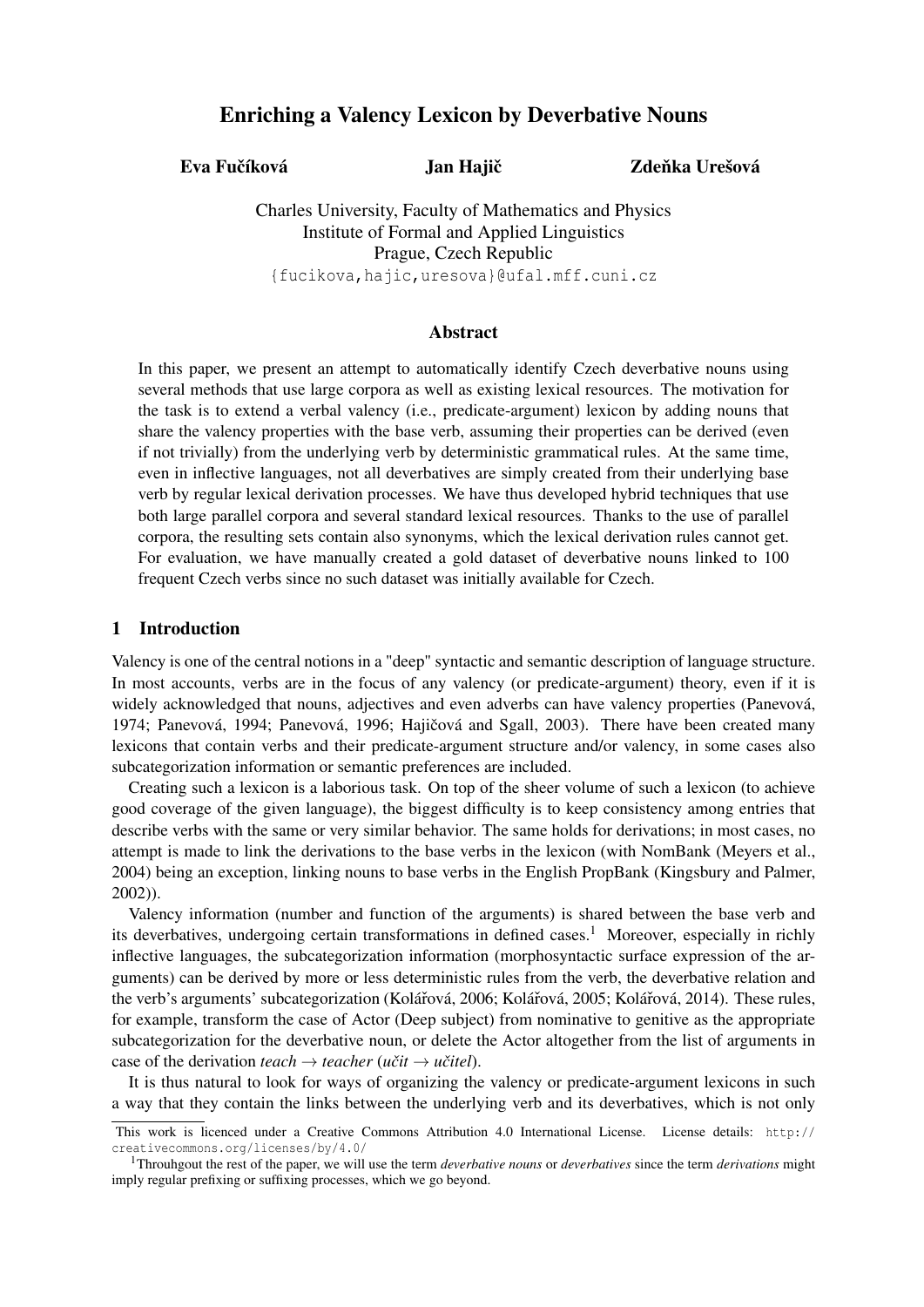natural, but if successful, would help the consistency of the grammatical properties between the verb and its deverbatives.

The goal of this study is to automatically discover deverbative nouns related to (base) verbs, using primarily parallel corpora, but also existing lexicons (mainly as an additional source and for comparison). The use of a parallel corpus should give us those deverbatives which would otherwise be hard to find using only monolingual resources. However, it is not our goal here to fully transfer the valency information from the base verb - as mentioned in the previous paragraph, that work is being done separately and we assume its results (i.e., the transfer rules) can then be applied relatively easily if we are successful in discovering and linking the appropriate nouns to the base verb.

In order to evaluate and compare the resulting automatic systems, evaluation (gold-standard) data had to be developed, due to the lack of such a resource. The language selected for this project is Czech, a richly inflectional language where derivations can be related to the word from which they are derived by regular changes (stemming with possible phonological changes, suffixing, prefixing) or - as is often the case - by more or less irregular processes.

There are many types (and definitions) of event/deverbative nouns. We are using the more general term *deverbative* throughout here, to avoid possible narrow interpretation of "event". For the purpose of our study and experiments, a deverbative noun is defined as a noun which in fact describes a state or event and can be easily paraphrased using its base verb without substantial change in meaning. For example, *Po úderu do jeho hlavy utekl.* (lit. *After hitting him in the head he ran away.*) can be paraphrased as *Poté, co ho udeˇril do hlavy, utekl.* (lit: *After he hit him in the head, he ran away.*). The same noun can be used as a deverbative noun or entity-referring (referential) noun in different contexts; in Czech, however, this is rarer as the noun itself would be different for the two cases. For example, *stavba* (lit: *building*) in *Pˇri stavbˇe domu jim došly peníze.* (lit: *During the building of the house, they ran out of money.*) is an event noun, while in *Tato stavba* [= budova] *se prodala levnˇe.* (lit: *This building sold cheaply.*) it refers to an entity; here, even in Czech the same noun is used. However, another Czech derivations, *stavění* (from the same base verb, *stavět*) can only be used as event noun, and *stavení* only as a referential one. We also use the term *derivation* in a very broad sense, not only describing the very regular and productive derivation such as English *-ing* (Czech: *-ˇení, -a/ání, -í/ávání, -(u)tí, ...*), but also those which are much less frequent (*-ba, -nost, -ota*).

### 2 Related Work

Derivations, especially verbal derivations, have been studied extensively. Almost all grammars include a section on derivations, even if they use different theoretical starting points. The most recent work on Czech derivations is (Žabokrtský and Ševčíková, 2014; Ševčíková and Žabokrtský, 2014; Vidra, 2015; Vidra et al., 2015). These authors also created a resource called DeriNet (cf. Sect. 3.2). The background for their work comes from (Baranes and Sagot, 2014) and (Baayen et al., 1995). DeriNet, while keeping explicit the connection between the verb and its derivative, does not use valency as a criterion for having such a link, and therefore is broader than what we are aiming at in our study; however, we have used it as one of the starting points for the creation of the gold standard data (Sect. 4).

Event nouns, which form a major part of our definition of deverbatives, have also been studied extensively. A general approach to events and their identification in text can be found, e.g., in (Palmer et al., 2009) or (Stone et al., 2000).

NomBank (Meyers et al., 2004) is a prime resource for nominal predicate-argument structure in English. Closest to what we want to achieve here, is the paper (Meyers, 2008), where the authors also use various resources for helping to construct English NomBank; however, they do not make use of parallel resources.

For Czech, while we assume that relations between verbs and their deverbatives regarding valency structure can be described by grammatical rules (Kolářová, 2014; Kolářová, 2006; Kolářová, 2005), $^2$  no attempt to automatically extract deverbatives from lexicons and/or corpora has been described previously.

<sup>2</sup>We have also found similar work for Italian (Graffi, 1994).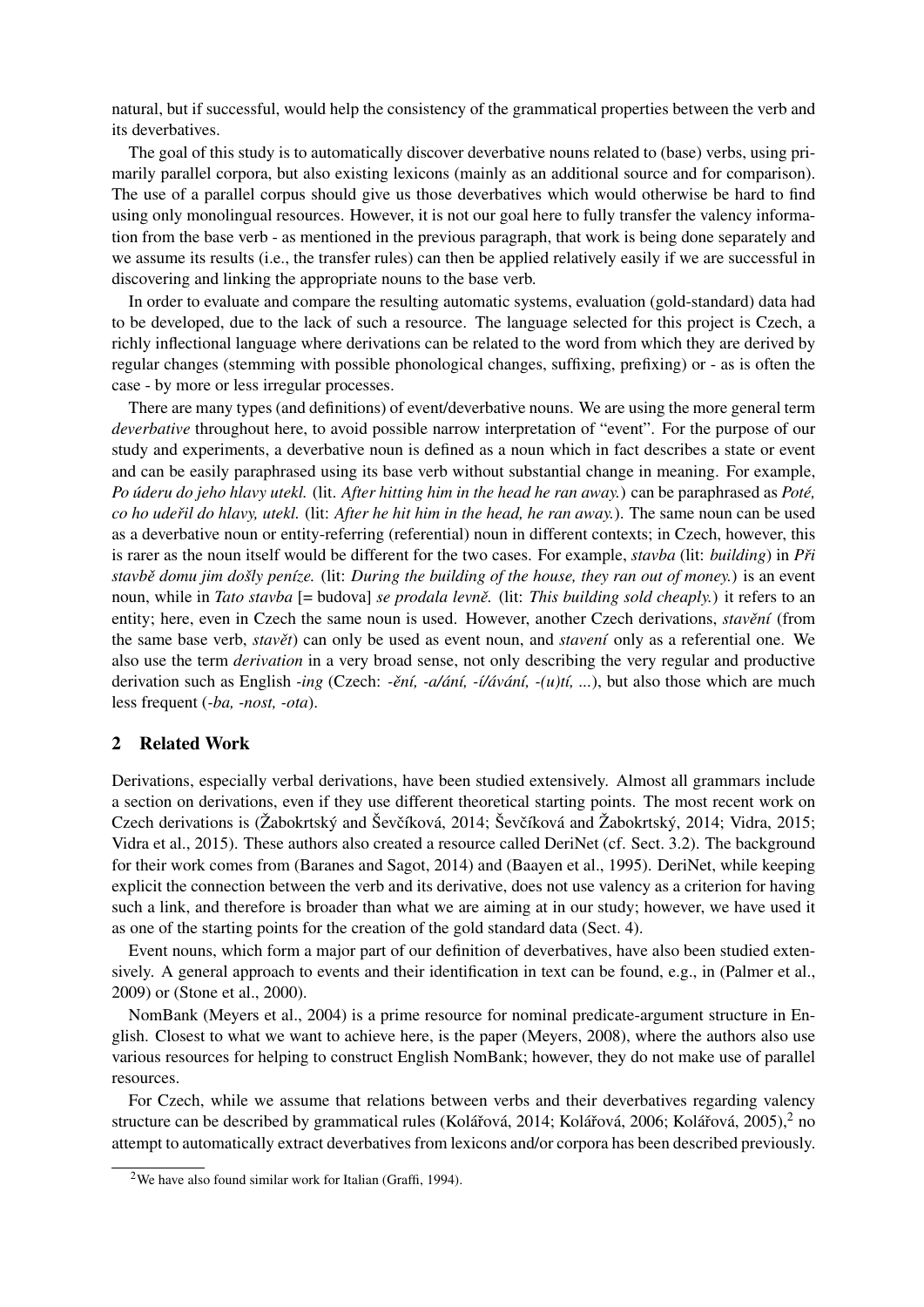## 3 The Data Available

## 3.1 Corpora

As one source of bilingual text, we have used the Prague Czech-English Dependency Treebank (PCEDT 2.0) (Hajič et al., 2012). The PCEDT is a 1-million-word bilingual corpus that is manually annotated and sentence-aligned and automatically word-aligned. In addition, it contains the predicate-argument annotation itself, where the verbs are sense-disambiguated by linking them to Czech and English valency lexicons. The English side builds on the PropBank corpus (Palmer et al., 2005), which annotates predicate-argument structure over the Penn Treebank (Marcus et al., 1993).

The associated valency lexicons for Czech - PDT-Vallex<sup>3</sup> (Urešová, 2011) and English - EngVallex<sup>4</sup> (Cinková, 2006) are also interlinked, forming a bilingual lexicon CzEngVallex (Urešová et al., 2016), which explicitly pairs verb senses and their arguments between the two languages.

The second corpus used was CzEng<sup>5</sup> (Bojar et al., 2011; Bojar et al., 2012; Bojar et al., 2016), a 15-million sentence parallel corpus of Czech and English texts. This corpus is automatically parsed and deep-parsed, verbs are automatically annotated by links to the same valency lexicons as in the PCEDT. The corpus is automatically sentence- and word-aligned.

The reason for using both a small high-quality annotated and a "noisy" (automatically annotated) but large corpus is to assess the ways they can contribute to the automatic identification of deverbatives, especially with regard to the amount of manual work necessary for subsequent "cleaning" of the certainly not quite perfect result (i.e., with regard to the recall/precision tradeoff).

## 3.2 Lexical Resources

In addition to corpora, we have also used the following lexical resources:

- DeriNet $^6$  (Vidra, 2015; Vidra et al., 2015; Žabokrtský and Ševčíková, 2014; Ševčíková and Žabokrtský, 2014), a large lexical network with high coverage of derivational word-formation relations in Czech. The lexical network DeriNet captures core word-formation relations on the set of around 970 thousand Czech lexemes. The network is currently limited to derivational relations because derivation is the most frequent and most productive word-formation process in Czech. This limitation is reflected in the architecture of the network: each lexeme is allowed to be linked up with just a single base word; composition as well as combined processes (composition with derivation) are thus not included. We have used version 1.1 of DeriNet.
- Morphological Dictionary of Czech called Morfflex CZ<sup>7</sup> (Hajič and Hlaváčová, 2016; Hajič, 2004), which is the basis for Czech morphological analyzers and taggers, such as (Straková et al., 2014). This dictionary has been used to obtain regular noun derivatives from verb, limited to suffix changes, namely for nouns ending in *-ní* or *-tí*, *-elnost* and *-ost*. The resulting mapping, which we call "Der" in the following text, contains 49,964 distinct verbs with a total of 143,556 nouns to which they are mapped (i.e., not all verbs map to all three possible derivations, but almost all do). While DeriNet subsumes most of Morflfex CZ derivations, it has proved to be sometimes too "permissive" and the deverbatives there often do not correspond to valency-preserving derivations.
- Czech WordNet version 1.9<sup>8</sup> (Pala et al., 2011; Pala and Smrž, 2004), from which all noun synsets with more than 1 synonym have been extracted (total of 3,432 synsets with 8,742 nouns); this set is referred to as "Syn" in the following text. Using WordNet is deemed a natural baseline for adding synonyms–in our case, to the deverbatives extracted from other sources.

<sup>3</sup>http://lindat.mff.cuni.cz/services/PDT-Vallex

<sup>4</sup>http://lindat.mff.cuni.cz/services/EngVallex

 $5$ http://hdl.handle.net/11234/1-1458

<sup>6</sup>http://hdl.handle.net/11234/1-1520

<sup>7</sup>http://hdl.handle.net/11234/1-1673

<sup>8</sup>http://hdl.handle.net/11858/00-097C-0000-0001-4880-3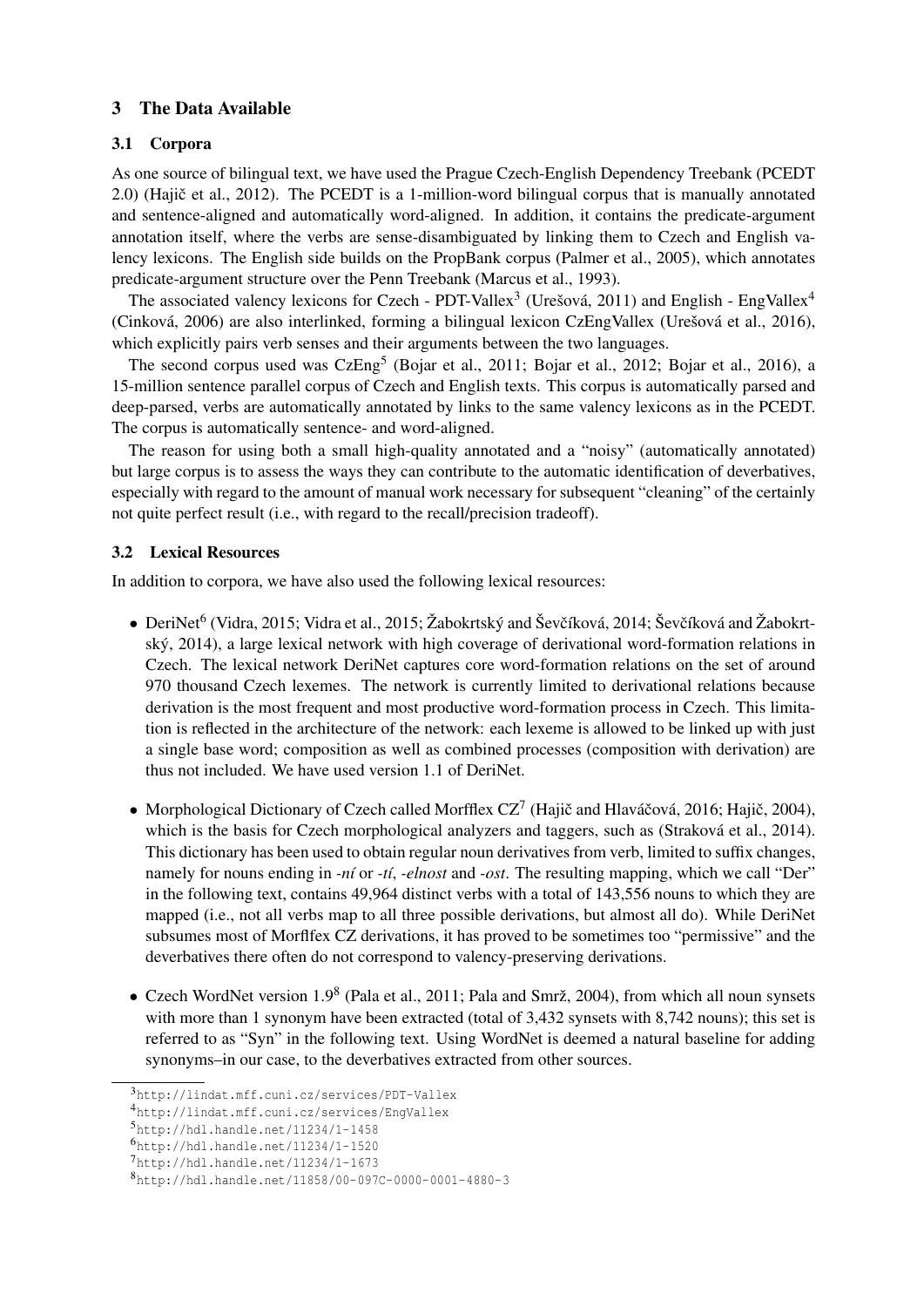#### 4 Evaluation (Gold) Dataset Preparation

#### 4.1 The Goal

There was no available Czech dataset for testing any particular automatic identification and extraction of deverbatives. The closest to our goals is DeriNet (Sect. 3.2), however DeriNet lists all possible derivations based on root/stem, without regard to valency (predicate-argument relations). For example, for the verb *dˇelit* (*divide*), DeriNet lists also *dˇelítko*, which is (in one rare, but possible sense) a tool for dividing things; tools used in events are not considered to share their valency, even if possible transformations are considered, as described in Sect. 1.

Two such "gold" datasets have been created: a development set, which can be used for developing the extraction rules and their optimization and tuning by both manual inspection and automatic techniques, and an evaluation set, which is used only for final "blind" evaluation of the methods developed.

An example of a set of deverbatives of the verb *klesat* (lit. *to decrease*), taken from the development dataset: *klesání, klesavost, omezování, oslabování, redukování, snižování, zmenšování* (lit. *decrease, decreaseness, limitation, weakening, reduction, lowering, diminishing*).

Each set contains 100 Czech verbs (with no overlap between the two in terms of verb senses), selected proportionally to their relative frequency in a syntactically and semantically annotated corpus, the Prague Dependency Treebank (Hajič et al., 2006), excluding verbs equivalent to *to be, to have, to do*, light and support verb senses like *close [a contract]* and all idioms (e.g. *take part*).<sup>9</sup>

#### 4.2 The Annotation Process

The pre-selected sets of deverbative nouns have been extracted from several sources: PCEDT, a parallel corpus using alignments coming from an automatic MT aligner (Giza++) and the DeriNet lexicon (Sect. 3.2). To avoid bias as much as possible, these sets are intentionally much larger than we expected human annotators to create, so that the annotators would mostly be filtering out those words not corresponding to the definition of a deverbative, even if allowed to add more words as well.

Annotators had the task to amend the pre-selected list of nouns for a particular verb (actually, a verb sense, as identified by a valency frame ID taken from the Czech valency lexicon entries<sup>10</sup> (Urešová, 2011)) so that only deverbatives with the same or very similar meaning remain, and add those that the annotator feels are missing, based e.g. on analogies with other verb-deverbative groups and following the definition of deverbatives.

The annotation was done simply by editing a plain text file which contained, at the beginning, all the 100 verbs and for each of them, a pre-selected set of nouns, one per line. Each entry has also contained a description of the particular verb sense (meaning) used, copied form PDT-Vallex. On average, there have been pre-selected 44.1 nouns per verb. The annotators proceeded by deleting lines which contained non-deverbative nouns, and adding new ones by inserting a new line at any place in the list. The resulting average number of nouns per verb has been 6.3 per verb (in the development set).

While the development dataset has been annotated by a single annotator, the evaluation dataset has been independently annotated by three annotators, since it was expected that the agreement, as usual for such open-ended annotation, would not be very high.

#### 4.3 Inter-Annotator Agreement (IAA)

In an annotation task where the result of each item annotation is open-ended, the classification-based measures, such as the κ (kappa) metric, cannot be sensibly used. Instead, we have used the standard *F*<sup>1</sup> measure (Eq. 1), pairwise for every pair of annotators. Precision *P* is the ratio of matches over the number of words annotated, and recall  $R$  is the number of matches over the other annotator's set of words.<sup>11</sup>

<sup>&</sup>lt;sup>9</sup>This was easily done since the annotation in the Prague Dependency Treebank contains all the necessary attributes, such as verb senses and light/support/idiomatic use. Coverage of the 100-verb evaluation set is quite substantial, about 14%.

<sup>10</sup>http://lindat.mff.cuni.cz/services/PDT-Vallex

<sup>&</sup>lt;sup>11</sup>While the direction of computation between the annotators matters for computing precision and recall (precision of one annotator vs. the other is equal to the recall of the opposite direction), the resulting  $F_1$  is identical regardless of the direction, therefore we report only one  $F_1$  number.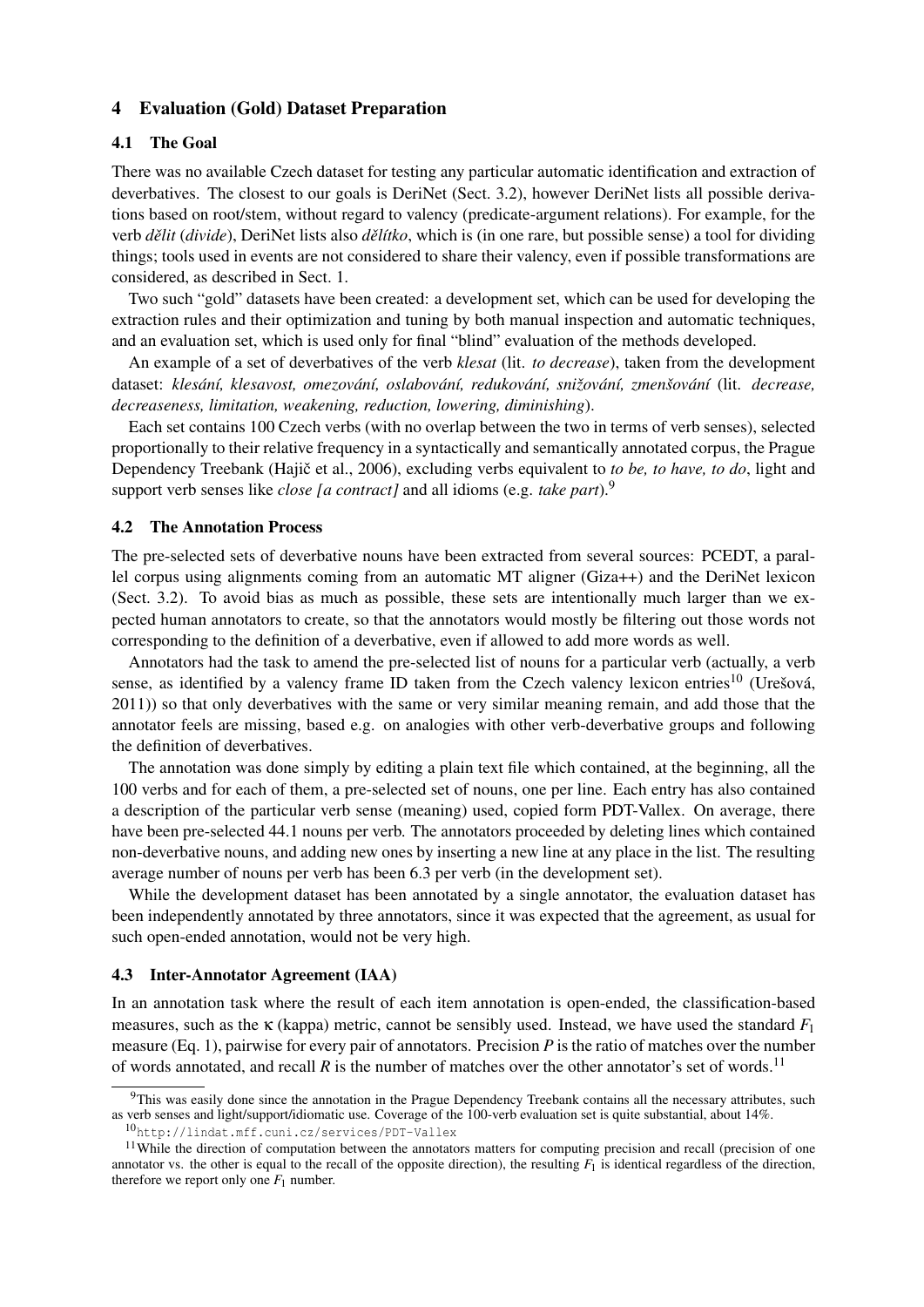$$
F_1 = 2PR/(P+R) \tag{1}
$$

In Table 1, we list all three pairs of annotators of the evaluation dataset and their IAA.

| Annotators 1-2 | Annotators 2-3 | Annotators 1-3 |        |
|----------------|----------------|----------------|--------|
| $F_1$          | 0.5520         | 0.5402         | 0.5327 |

#### Table 1: Inter-Annotator Agreement on the Evaluation Dataset

While the pairwise  $F_1$  scores are quite consistent, they are relatively low; again, it has to be stressed that this is an open-ended annotation task. Not surprisingly, if we only consider deletions in the preselected data, the agreement goes up (e.g., for Annotators 1-2, this would then be 0.6237).

To make the evaluation fair, we could not inspect the evaluation data manually, and despite using linguistically well-qualified annotators, a test proved that any attempt at adjudication would be a lengthy and costly process. We have therefore decided to use three variants of the evaluation dataset: one which contained for each verb only those nouns that appeared in the output of all three annotators (called *"intersection"*), second in which we kept also those nouns which have been annotated by two annotators (called *"majority"*) and finally a set which contained annotations from all three (called *"union"*). Such a triple would give us at least an idea about the intervals of both precision and recall which we could expect, should a careful adjudication be done in the future. We consider the "majority" set to be most likely closest to such an adjudicated dataset.

#### 5 Extraction Methods and Experiments

### 5.1 Baseline

The baseline system uses only the "Der" lists (Sect. 3.2) that contain, for each verb from the Czech morphology lexicon, its basic, regularly formed event noun derivations. For example, for the verb *potisknout* (lit. *print on* [sth] *all over*) the derivations listed in "Der" are *potisknutí* (and its derivational variant *potištění*, both lit. *printing* [of sth] *all over*) and *potištěnost* (lit. *property/ration of being printed over*).

For each verb in the test set, all and only nouns listed for it in "Der" are added. The baseline experiment is used as the basis of the other methods and experiments described below.

## 5.2 Adding WordNet

On top of the regular derivations, synonyms of all the derivations are added, based on Czech WordNetbased "Syn" lists (Sect. 3.2). All synonyms listed for a particular noun are added; no hierarchy is assumed or attempted to extract.

## 5.3 Using Parallel Corpora

Using the parallel corpus is the main contribution; all the previous methods have been included for comparison only and as a baseline "sanity check". We use either the PCEDT or CzEng (Sect. 3.1), in addition to the baseline method; each of the two has different properties (PCEDT being manually annotated while CzEng is very large). For each base verb in the test set, the following steps have been taken:

- 1. For each occurrence of the Czech base verb, the aligned English verb (based on CzEngVallex pairings) was extracted.
- 2. All occurrences of that verb on the English side of the parallel corpus were identified.
- 3. All nouns that are aligned with any of the occurrence of the English verb were extracted from the Czech side.
- 4. The verb and the noun were subject to an additional filtering process, described below; if they passed, the noun was added to the baseline list of nouns associated with the base verb.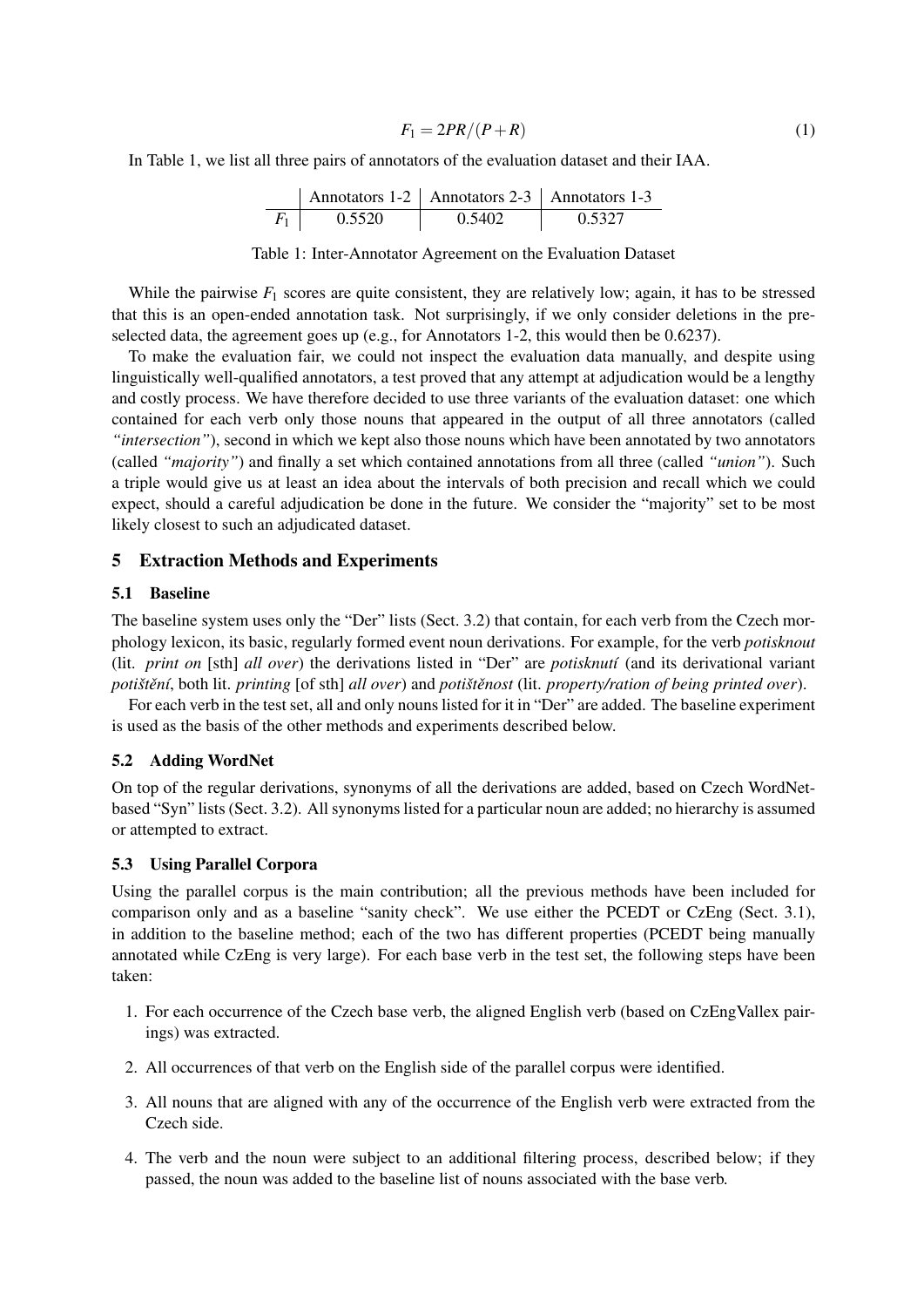Filtering is necessary for several reasons: first, the annotation of the data is noisy, especially in the automatically analyzed CzEng corpus, and second, the alignment is also noisy (for both corpora, since it is automatic). Even if both the annotation and the alignment are correct, sometimes the noun extracted the way described above is only a part of a different syntactic construction, and not a true equivalent of the verb. In order to eliminate the noise as much as possible, two techniques have been devised.

## 5.3.1 Simple Prefix-based Filtering

As the first method, we have used an extremely simple method of keeping only those nouns that share the first letter with the base verb. The rationale is that the deverbatives are often (regular as well as irregular) derivations, which in Czech (as in many other languages) change the suffix(es) and ending(s), not the prefix. After some investigation, we could not find another simple and reliable method for identifying the stem or more logical part of the word, and experiments showed that on the PCEDT corpus, this was a relatively reliable method of filtering out clear mistakes (at the expense of missing some synonyms etc.).

This method is referred to in the following text and tables as "L1 filter".

## 5.3.2 Advanced Argument-based Filtering

As the experiments (Table 2 in Sect. 6) show, the L1 filter works well with the PCEDT corpus, but the results on CzEng are extremely bad, due to a (still) huge number of words (nouns) generated by the above method using such a noisy and large corpus.

To avoid this problem, we have devised a linguistically-motivated filter based on shared arguments of the base verb and the potential deverbative. We first extracted all arguments of the verb occurrence in a corpus, and then all dependents of the noun as found by the process described in Sect. 5.3.<sup>12</sup> The noun was added as a deverbative to the base verb only if at least one of the arguments (the same word/lemma) was found as a dependent at any occurrence of the noun.



Figure 1: Recall, precision and  $F_1$  for selected threshold values on the development dataset

However, it proved insufficient to allow the noun to be added if such sharing appeared just once there was still too much noise, especially for CzEng. Thus we have set a threshold, which indicates how many times such a sharing should occur before we consider the noun to be a deverbative. This threshold has been (automatically) learned on the development data, and has been found to be optimal if set to 6 for the PCEDT and to 6605 for the large CzEng corpus. It has then been used in the evaluation of all the variants of the evaluation set. The effect of increasing the threshold is (as expected) that precision gradually increases (from below 1% to over 80%) while recall decreases (from slightly above 72% to below 37% at the *F*1-driven optimum, Fig. 1). The *F*1-optimized maximum is in fact flat and depending on the importance of recall, it could also be set at much lower point where the recall is still around 50%, which no other method came close to without dropping precision close to zero. A narrower range of precision/recall increase/decrease has been obtained on the small PCEDT corpus, with the threshold set relatively low at 6 occurrences; the highest recall (at threshold  $= 1$ ) was below 53%.

 $12$ The deep level of annotation of the PCEDT and CzEng is used, which uses so-called tectogrammatical annotation (Mikulová et al., 2005). From this annotation, arguments and other "semantic" dependents can be easily extracted.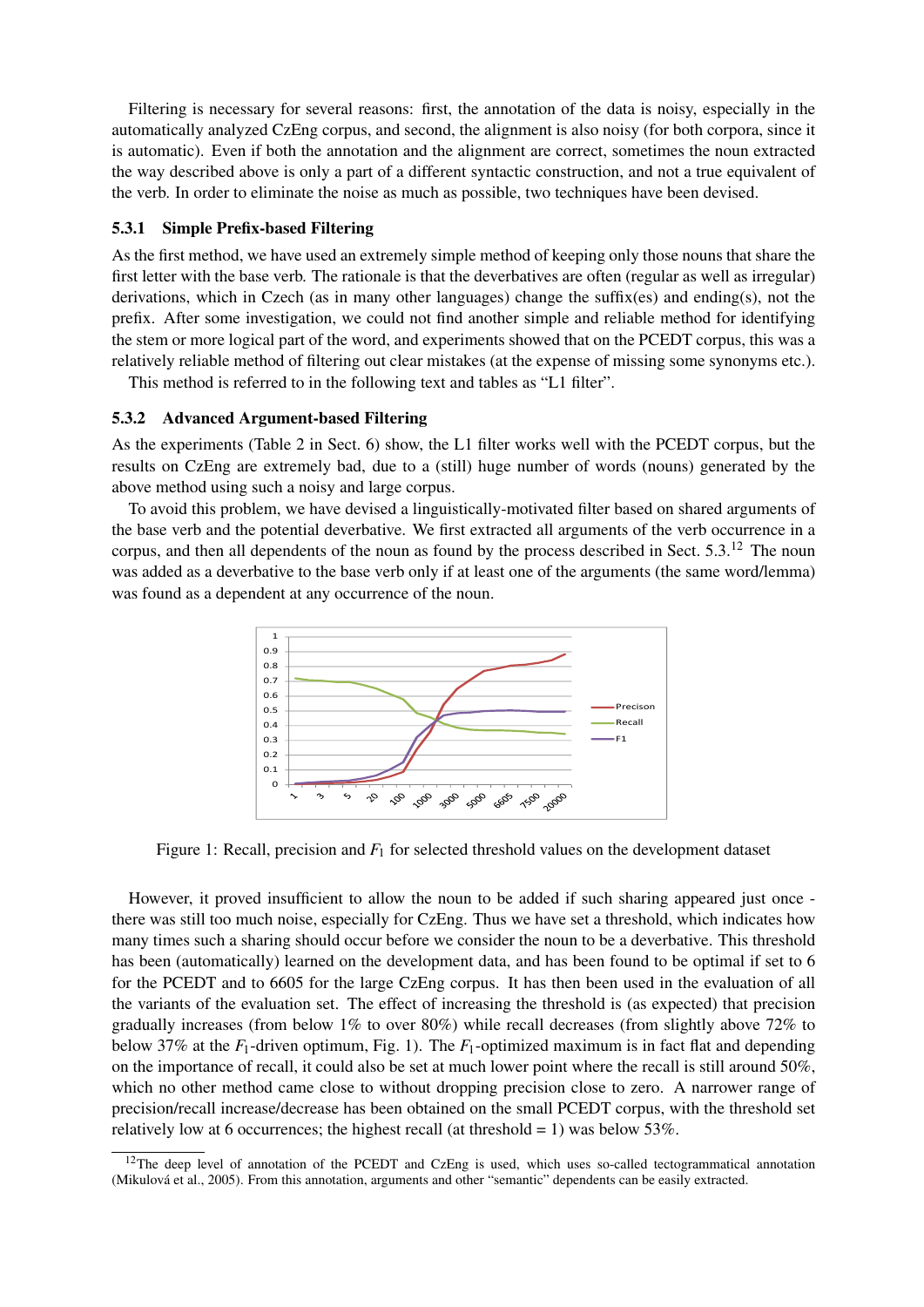This filtering is referred to in the following text and tables as "shared arg" with the threshold as an index. "PCEDT" and "CzEng" indicate which corpus has been used for the primary noun extraction as described earlier in this section.

## 5.4 Combination with WordNet

The systems based on the parallel-corpus-based method have been also combined with the WordNet method; nouns extracted by the baseline method are always included.

## 6 Evaluation and Results

The measure used has been F-measure  $(F_1)$ , see Eq. 1. The design of the experiments has intentionally been wide to assess how either high recall or high precision can be obtained; depending on the use of the resulting sets of deverbatives, one may prefer precision (*P*) or recall (*R*); therefore, for all experiments, we report, in addition to the standard *F*<sup>1</sup> measure, also both *P* and *R*.

All experiments have been evaluated on all three versions of the evaluation dataset (see Sect. 4 for more details on the evaluation dataset properties and the preparation process). We also report results on the development dataset, just as a sanity check. The results are summarized in Table 2.

|                               |                  | development | intersection | union      | majority   |
|-------------------------------|------------------|-------------|--------------|------------|------------|
| Experiment                    | Measure          | dataset     | eval. data   | eval. data | eval. data |
|                               | R                | .3402       | .3470        | .1843      | .3214      |
| baseline                      | $\overline{P}$   | .9151       | .3720        | .9640      | .7920      |
|                               | $F_1$            | .4960       | .3591        | .3094      | .4573      |
|                               | $\overline{R}$   | .3471       | .3657        | .1934      | .3312      |
| +WordNet                      | $\overline{P}$   | .8519       | .3415        | .8815      | .7108      |
|                               | $F_1$            | .4932       | .3532        | .3172      | .4518      |
| +parallel                     | $\overline{R}$   | .4417       | .4664        | .2798      | .4302      |
| (PCEDT,                       | $\boldsymbol{P}$ | .4909       | .2090        | .6120      | .4431      |
| $L1$ filter)                  | $F_1$            | .4650       | .2887        | .3841      | .4366      |
| +parallel                     | R                | .4801       | .5075        | .3150      | .4659      |
| (CzEng,                       | $\overline{P}$   | .0196       | .0082        | .0247      | .0172      |
| $L1$ filter)                  | $F_1$            | .0377       | .0160        | .0458      | .0332      |
| +parallel                     | $\overline{R}$   | .4156       | .4701        | .2492      | .4107      |
| (PCEDT,                       | $\boldsymbol{P}$ | .6998       | .3158        | .8170      | .6341      |
| shared arg. <sub>6</sub> )    | $F_1$            | .5215       | .3778        | .3820      | .4985      |
| +parallel                     | $\overline{R}$   | .3663       | .3806        | .2064      | .3442      |
| (CzEng,                       | $\overline{P}$   | .8066       | .3269        | .8654      | .6795      |
| shared arg. <sub>6605</sub> ) | $F_1$            | .5038       | .3517        | .3333      | .4569      |
| +WordNet                      | $\overline{R}$   | .4211       | .4813        | .2584      | .4188      |
| +parallel (PCEDT,             | $\overline{P}$   | .6703       | .2959        | .7752      | .5917      |
| shared arg. <sub>6</sub> )    | $F_1$            | .5173       | .3665        | .3876      | .4905      |
| +WordNet                      | $\overline{R}$   | .3731       | .4067        | .2194      | .3604      |
| +parallel (CzEng,             | $\overline{P}$   | .7619       | .3079        | .8107      | .6271      |
| shared arg. <sub>6605</sub> ) | $F_1$            | .5009       | .3505        | .3454      | .4577      |

Table 2: Summary of results of all experiments

The best *F*<sup>1</sup> scores are in bold, the best and second best (and close) recall scores are in *italics*.

To interpret the table, one has to take into account the ultimate goals for which the discovered deverbatives will be used. If the goal is to acquire all possible nouns which could possibly be deverbatives, and select and process them manually to extend, say, an existing noun valency / predicate argument lexicon, recall *R* will be more important than precision or the equal-weighted  $F_1$  score. On the other hand, if the results are to be used, e.g., as features in downstream automatic processing or in NLP machine learning experiments, the *F*<sup>1</sup> measure, or perhaps precision *P*, would be preferred as the main selection criterion. It is clear that there are huge differences among the tested extraction methods, and thus all possible needs can be served by selecting the appropriate method.

Regardless of the use of the results, we can see several general trends:

• The baseline method, which used only a limited number of regular derivations of the base verb (cf. Sect. 5) and no additional lexicons or corpora, is actually quite strong and it was surpassed only by the optimized parallel corpus method(s).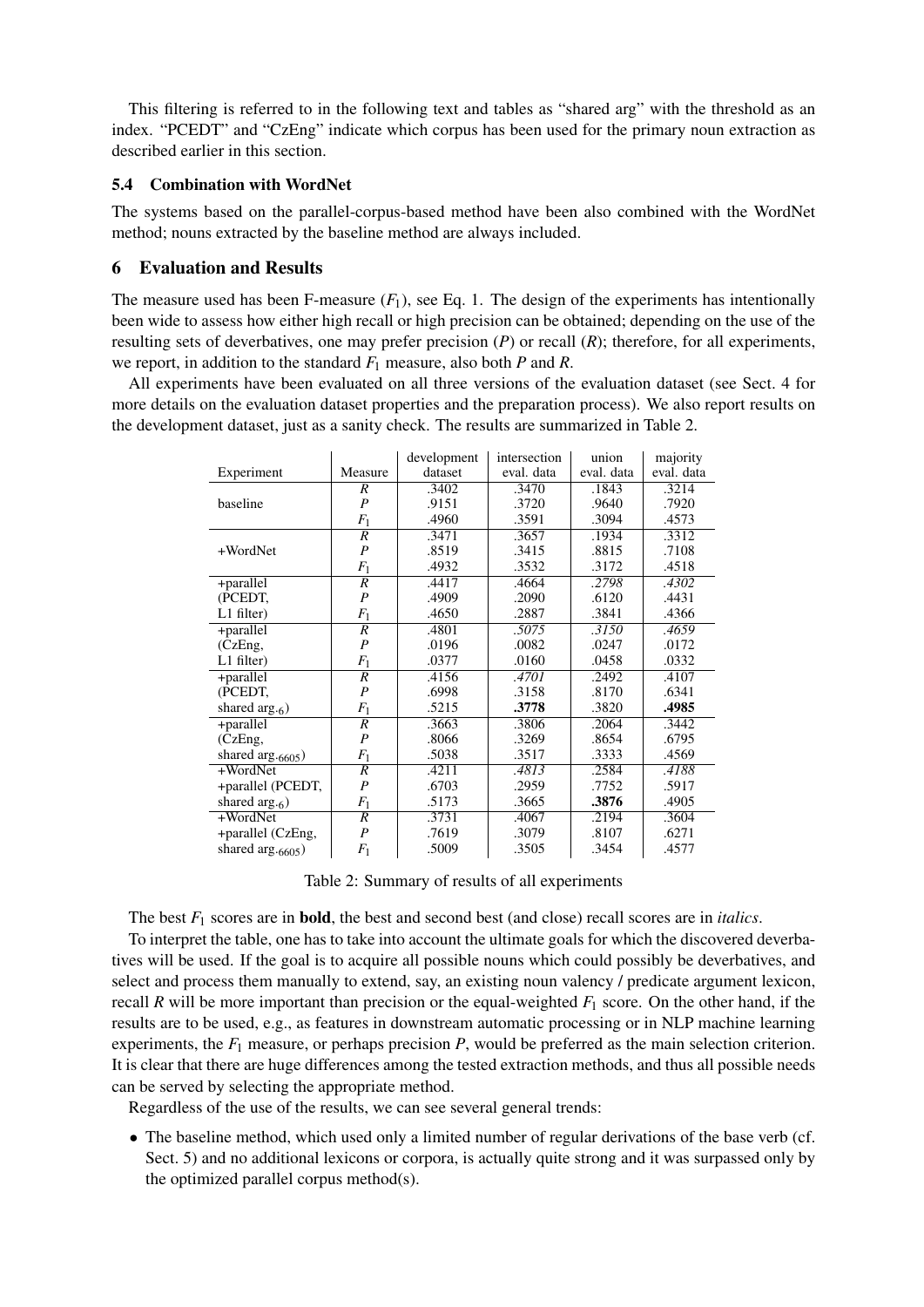- WordNet does not help much, if at all, both in the basic system where it is only combined with the baseline and in the last two systems when it adds to the results of the optimized systems. The increase in recall - which was the assumed contribution of WordNet - is small and the loss in precision substantial, even as  $F_1$  grows.
- A manually annotated corpus, not surprisingly, gets much more precise results than a large but only automatically analyzed corpus (PCEDT vs. CzEng). The precision of the results when using CzEng alone with only simple filtering is so low that the result is beyond usefulness; however, the optimized method of filtering the results through (potentially) shared arguments between the verb and its deverbative gets surprisingly high precision even if not quite matches the PCEDT's overall *F*1.
- Using a large parallel corpus (CzEng) with 100s of millions words gives us the opportunity to finetune the desired ratio between recall and precision by using the desired weight of recall on the *F*-measure definition, within a very wide range.

### 7 Discussion, Conclusions and Future Development

We have described and evaluated several methods for identifying and extracting deverbatives from base verbs using both lexical resources and parallel corpora. For development and evaluation, we have also created datasets, each containing 100 verbs, for further improvement of these methods and in order to allow for easy replication of our experiments.<sup>13</sup>

The best methods have used parallel corpora, where the translation served as a bridge to identify nouns that could possibly be deverbatives of the given base verbs through back-and-forth translation alignment. Due to the noisiness of such linking, filtering had to be applied; perhaps not surprisingly, the best method uses optimized (machine-learned) threshold for considering words shared in the deep linguistic analysis of the base verb and its potential deverbative. This simple optimization used the  $F_1$  measure as its objective function, but any other measure could be used as well, for example  $F_2$  if recall is to be valued twice as much as precision, etc.; this is possible thanks to the wide range of recall / precision values for the possible range of the threshold.<sup>14</sup>

We will further explore the argument-sharing method, adding other features, such as the semantic relation between the verb/deverbative and their arguments, in order to lower the filtering threshold and therefore to help increase recall while not hurting precision (too much). Using additional features might require new machine learning methods as well.

Finally, we will also independently check and improve our test datasets; while the "majority" voting which we have used in our experiments as the main evaluation set is an accepted practice, we would like to further improve the quality of the datasets by thoroughly checking whether the valency transformation rules as described especially in (Kolářová, 2006; Kolářová, 2005) do hold for the verb-noun pairs recorded in the datasets, amending them as necessary.

A natural continuation would be to test the methods developed on other languages, primarily English, even if the morphosyntactic transformations between a verb and a noun are not as rich as for inflective languages (such as Czech which we have used here).

We believe that for one of the intended uses of the described method, namely extending a valency lexicon of nouns with new deverbatives linked to their base verbs, the system could be used in its current state as a preprocessor suggesting such nouns for subsequent manual checking and selection; the argument sharing method optimization can be then used to balance the right ratio between desired high recall and bearable precision.

 $13$ The development and evaluation datasets will be freely available under the CC license, and the code will be also available as open source at http://lindat.cz.

<sup>&</sup>lt;sup>14</sup>Upper bound for recall was at over 72% by using CzEng, see the discussion about optimization in Sect. 5.3.2.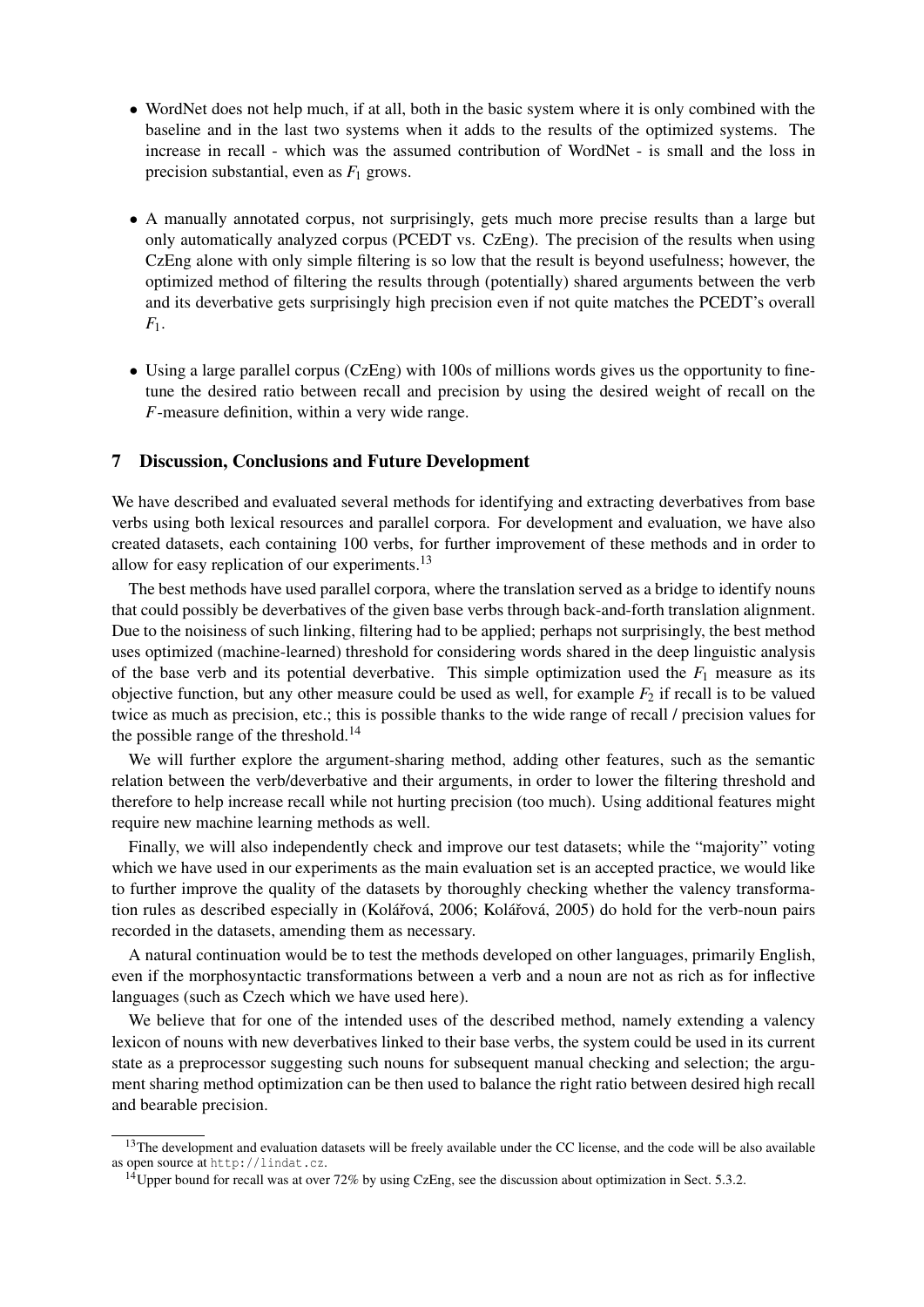### Acknowledgments

This work has been supported by the grant No. DG16P02B048 of the Ministry of Culture of the Czech Republic. In addition, it has also been using language resources developed, stored and distributed by the LINDAT/CLARIN project of the Ministry of Education of the Czech Republic (projects LM2010013 and LM2015071). We would like to thank the reviewers of the paper for valuable comments and suggestions.

### References

- Harald R. Baayen, Richard Piepenbrock, and Leon Gulikers. 1995. *The CELEX Lexical Database. Release 2 (CD-ROM)*. Linguistic Data Consortium, University of Pennsylvania, Philadelphia, Pennsylvania.
- Marion Baranes and Benoît Sagot. 2014. A language-independent approach to extracting derivational relations from an inflectional lexicon. In *Proceedings of the Ninth International Conference on Language Resources and Evaluation (LREC'14)*, Reykjavik, Iceland, May.
- Ondřej Bojar, Zdeněk Žabokrtský, Ondřej Dušek, Petra Galuščáková, Martin Majliš, David Mareček, Jiří Maršík, Michal Novák, Martin Popel, and Aleš Tamchyna. 2011. Czech-English Parallel Corpus 1.0 (CzEng 1.0). LINDAT/CLARIN digital library at Institute of Formal and Applied Linguistics, Charles University in Prague.
- Ondřej Bojar, Zdeněk Žabokrtský, Ondřej Dušek, Petra Galuščáková, Martin Majliš, David Mareček, Jiří Maršík, Michal Novák, Martin Popel, and Aleš Tamchyna. 2012. The Joy of Parallelism with CzEng 1.0. In *Proceedings of the 8th International Conference on Language Resources and Evaluation (LREC 2012)*, pages 3921–3928, ˙Istanbul, Turkey. European Language Resources Association.
- Ondřej Bojar, Ondřej Dušek, Tom Kocmi, Jindřich Libovický, Michal Novák, Martin Popel, Roman Sudarikov, and Dušan Variš. 2016. CzEng 1.6: Enlarged Czech-English Parallel Corpus with Processing Tools Dockered. In Petr Sojka et al., editor, *Text, Speech, and Dialogue: 19th International Conference, TSD 2016*, number 9924 in Lecture Notes in Computer Science, pages 231–238. Masaryk University, Springer International Publishing.
- Silvie Cinková. 2006. From PropBank to EngValLex: Adapting the PropBank-Lexicon to the Valency Theory of the Functional Generative Description. In *Proceedings of the 5th International Conference on Language Resources and Evaluation (LREC 2006)*, pages 2170–2175, Genova, Italy. ELRA.
- G. Graffi. 1994. *Sintassi*. Le strutture del linguaggio. Il Mulino.
- Jan Hajič and Jaroslava Hlaváčová. 2016. MorfFlex CZ 160310. LINDAT/CLARIN digital library at Institute of Formal and Applied Linguistics, Charles University in Prague.
- Jan Hajič, Eva Hajičová, Jarmila Panevová, Petr Sgall, Ondřej Bojar, Silvie Cinková, Eva Fučíková, Marie Mikulová, Petr Pajas, Jan Popelka, Jiří Semecký, Jana Šindlerová, Jan Štěpánek, Josef Toman, Zdeňka Urešová, and Zdeněk Žabokrtský. 2012. Announcing Prague Czech-English Dependency Treebank 2.0. In *Proceedings of the 8th LREC 2012)*, pages 3153–3160, Istanbul, Turkey. ELRA.
- Jan Hajič. 2004. *Disambiguation of Rich Inflection (Computational Morphology of Czech)*. Karolinum.
- E. Hajičová and P. Sgall. 2003. Dependency Syntax in Functional Generative Description. *Dependenz und Valenz–Dependency and Valency*, 1:570–592.
- Jan Hajič, Jarmila Panevová, Eva Hajičová, Petr Sgall, Petr Pajas, Jan Štěpánek, Jiří Havelka, Marie Mikulová, Zdeněk Žabokrtský, Magda Ševčíková Razímová, and Zdeňka Urešová. 2006. Prague Dependency Treebank *2.0*. Number LDC2006T01. LDC, Philadelphia, PA, USA.
- P. Kingsbury and M. Palmer. 2002. From Treebank to Propbank. In *Proceedings of the 3rd International Conference on Language Resources and Evaluation (LREC-2002)*, pages 1989–1993. Citeseer.
- Veronika Kolářová. 2005. *Valence deverbativních substantiv v češtině (PhD thesis)*. Ph.D. thesis, Univerzita Karlova v Praze, Matematicko-fyzikální fakulta, Praha, Czechia.
- Veronika Koláˇrová. 2006. Valency of Deverbal Nouns in Czech. *The Prague Bulletin of Mathematical Linguistics*,  $(86):5-20.$
- Veronika Koláˇrová, 2014. *Special valency behavior of Czech deverbal nouns*, chapter 2, pages 19–60. Studies in Language Companion Series, 158. John Benjamins Publishing Company, Amsterdam, The Netherlands.